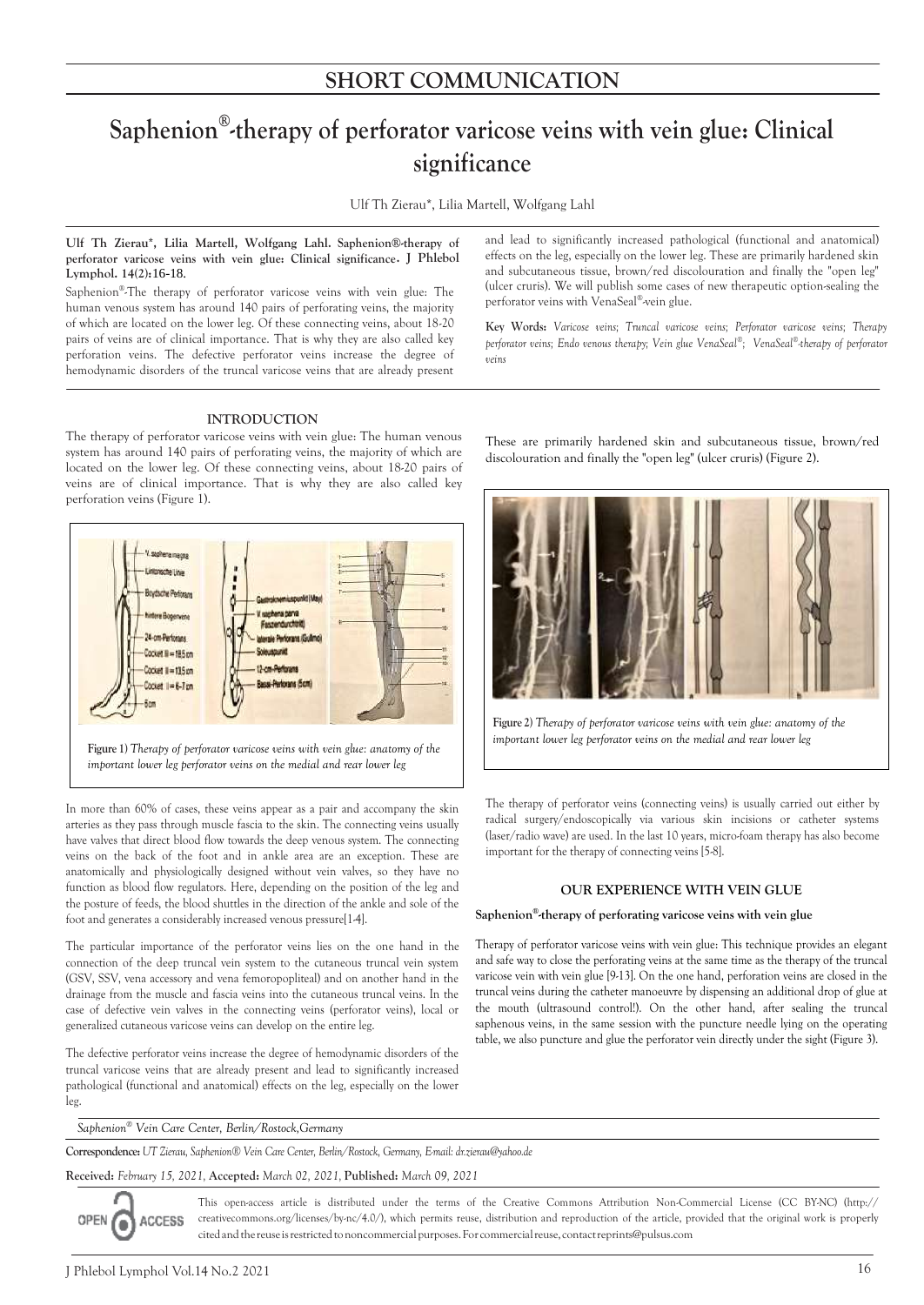

erative day 3 since the patient was at low risk of bleeding. Although the thrombotic occlusion in the right common iliac vein was removed and dissolved, the thrombotic occlusion below the femoral vein remained. Anticoagulant therapy was initiated with a vitamin K antagonist. Signs such as edema in the lower extremities were alleviated, but anticoagulant therapy was continued to treat the recurrent occlusion. Due to worsening of the edema in the lower extremities 4 years after IVC filter placement, a CT scan was performed, which revealed an adhesion and a thrombotic occlusion of the IVC. Although the thrombus was dissolved after percutaneous thrombectomy, the perforating IVC and adhesion were not removed. As the patient's symptoms improved and no other signs of perforation was noted, we decided to do follow-up monitoring forthe patient. The patient reported numbness in bilateral lower extremities and an intermittent stabbing backache after 3 years. Since she had an intervertebral disc herniation, we did not suspect that it was caused by the IVC filter, and so we continued to monitor the patient while treating the pain with analgesics and physiotherapy. In the CT scan, thrombotic occlusion in the right iliac vein There should be no more doubts about the locking effectiveness of the VenaSeal®-system. A small number of possible slight side effects have also been described many times. The very small amount of 0.09-0.27 ml of glue required for the therapy of perforator veins almost excludes this. This is also confirmed by our own experience. In our more than 8 years of experience with vein glue, only very low side effect rates were found with occlusion effectiveness of 96%. We started the additional therapy of the perforator veins very early, either by applying additional glue or by separate injection (Figure 4).

#### **RESULTS AND DISCUSSION**

Regardless of the types, clinical indicators for IVC filter placement include cases with DVT in whom anticoagulant therapy is contraindicated; other indications include patients with bleeding in vital organs, those that need surgery, and those with thrombocytopenia or PE due to recurrent DVT. A study by Decousus et al. on patients who are likely to develop severe PE from those with DVT in their proximal muscles in the lower extremities compared the effectiveness of PE prevention between a group that received anticoagulant therapy alone and another group that received anticoagulant therapy and IVC filter placement. The results showed that IVC filter placement in conjunction with anticoagulant therapy was the most effective method in the prevention of PE [1]. However, there is no study on the effect of the long-term placement of an IVC filter. Ferris et al. reported the need forlong-termobservation,butfollow-upswithsignificantclinical implication were reported in only 16% [2]. Another study stated that IVC perforation is found in most cases over time and recommended removing the filter as early as possible [3].

There should be no more doubts about the locking effectiveness of the VenaSeal® -system. A small number of possible slight side effects have also been described many times. The very small amount of 0.09-0.27 ml of glue required for the therapy of perforator veins almost excludes this. This is also confirmed by our own experience.

In our more than 8 years of experience with vein glue, only very low side effect rates were found with occlusion effectiveness of 96%. We started the additional therapy of the perforator veins very early, either by applying additional glue or by separate injection (Figure 4).



**Figure 4)** *Saphenion® - therapy of perforator varicose veins with vein glue: Cockett 3- perforator vein before and after glue therapy (left and middle pic.) Sealed Bassi - perforator vein (right pic)*

# **CONCLUSION**

To date, no deep vein thrombosis has been seen in any of the 2964 veins treated. So, we have, with the VenaSeal® -Closure System, another very effective therapeutic option in the very important therapy of legs perforator veins.

# **CONFLICT OF INTEREST**

There are no conflicts of interest.

#### **REFERENCES**

- 1. Aurshina A, Alsheekh A, Kibrik P, et al. Recanalization After Endovenous Thermal Ablation. Ann Vasc Surg. 2018; 52:158-62.
- 2. Premnath BKP, Joy B, Raghavendra VA, et al. Cyanoacrylate adhesive embolization and sclerotherapy for primary varicose veins. Phlebology. 2018; 33(8):547-57.
- 3. Boersma D, Smulders DLJ, Bakker OJ, et al. Endovenous laser ablation of insufficient perforating veins: Energy is key to success. Vascular. 2016; 24(2):144-9.
- 4. Burleva EP, Tiurin SA, Smirnov OA, et al. Sravnitel'nye trekhletnie rezul'taty flebéktomiĭ i termoablatsiĭ pri varikoznoĭ bolezni nizhnikh konechnosteĭ [Comparative 3-year results of phlebectomy and thermal ablation for lower limb varicose veins]. Angiol Sosud Khir. 2018; 24(2):82-91.
- 5. Chait J, Kibrik P, Alsheekh A, et al. Radiofrequency Ablation Increases the Incidence of Endothermal Heat-Induced Thrombosis. Ann Vasc Surg. 2020; 62:263-7.
- 6. Deak ST. Retrograde administration of ultrasound-guided endovenous microfoam chemical ablation for the treatment of superficial venous insufficiency. J Vasc Surg Venous Lymphat Disord. 2018; 6(4):477-84.
- 7. Gibson K, Elias S, Adelman M, Hager ES, et al. A prospective safety and effectiveness study using endovenous laser ablation with a 400 μm optical fiber for the treatment of pathologic perforator veins in patients with the advanced venous disease (SeCure trial). J Vasc Surg Venous Lymphat Disord. 2020; 8(5):805-13.
- Yang GK, Parapini M, Gagnon J, et al. Comparison of cyanoacrylate embolization and radiofrequency ablation for the treatment of varicose veins. Phlebology. 2019; 34(4):278-83.
- 9. Yao P, Mukhdomi T (2020). Varicose Vein Endovenous Laser Therapy. In: StatPearls. Treasure Island (FL): StatPearls Publishing; 2020.
- 10. Kolluri R, Chung J, Kim S, et al. Network meta-analysis to compare VenaSeal with other superficial venous therapies for chronic venous insufficiency. J Vasc Surg Venous Lymphat Disord. 2020; 8(3):472- 81.
- 11. Lawrence PF, Hager ES, Harlander-Locke MP, et al. Treatment of superficial and perforator reflux and deep venous stenosis improves healing of chronic venous leg ulcers. J Vasc Surg Venous Lymphat Disord. 2020; 8(4):601-9.